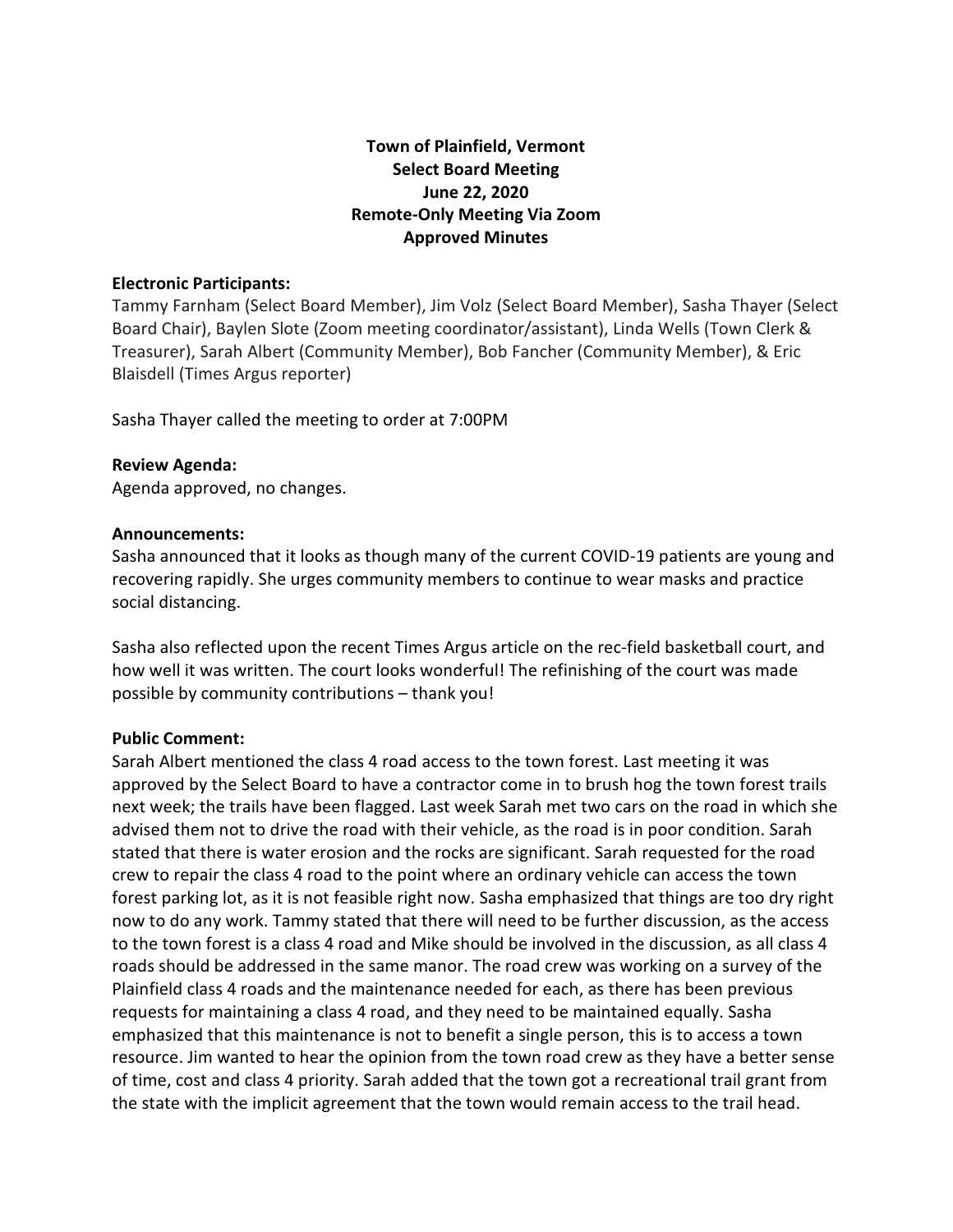Tammy requested a copy of the grant, as "access" is a lose term, and pictures of the road. Jim said that there are some rocks sticking up, and that it's very feasible for a truck or SUV to drive up the class 4 road to access the town forest.

### **Town Clerk/Treasurers Report:**

Linda stated the reopening of the municipal building continues to go well. There has been an increase of appointments for research, but it has been feasible to maintain the requests. Researchers are continuing to wear masks and gloves for research.

### **Warrants:**

June 2 – accounts payable June 11 – accounts payable June 15 – accounts payable June 17 – accounts payable June 12 – payroll June 15 – payroll

Jim moved to approve the above warrants, with a unanimous approval of all Select Board. members.

### **Fleet Permits:**

Amerigas / Blue Flame Gas – Morrisville.

Jim requested to move Fleet permit approval, with a unanimous approval of all Select Board.

### **Application for Access Permit:**

Muriel & Stephanie Morris (1550 Upper Rd) have requested access for 40 feet of road. Mike has approved and signed the permit, but Select Board approval is needed.

Tammy moved to approve the access permit for 40' road access on Upper Rd., with a unanimous approval of all Select Board.

### **Progress on Signs:**

Linda stated that the signs have been installed. There has been no jumping of the bridge seen since the installation. Littering signs have been installed at the rec field. Sasha claims the recfield looks good and free of garbage. Tammy noticed that there are wood chips by the rec-field, Baylen confirmed the pile is for mulching around the trees.

### **Meeting Minute approval:**

May 27 May 28 June 2 June 8 – Amendment for adjournment time is 9:05pm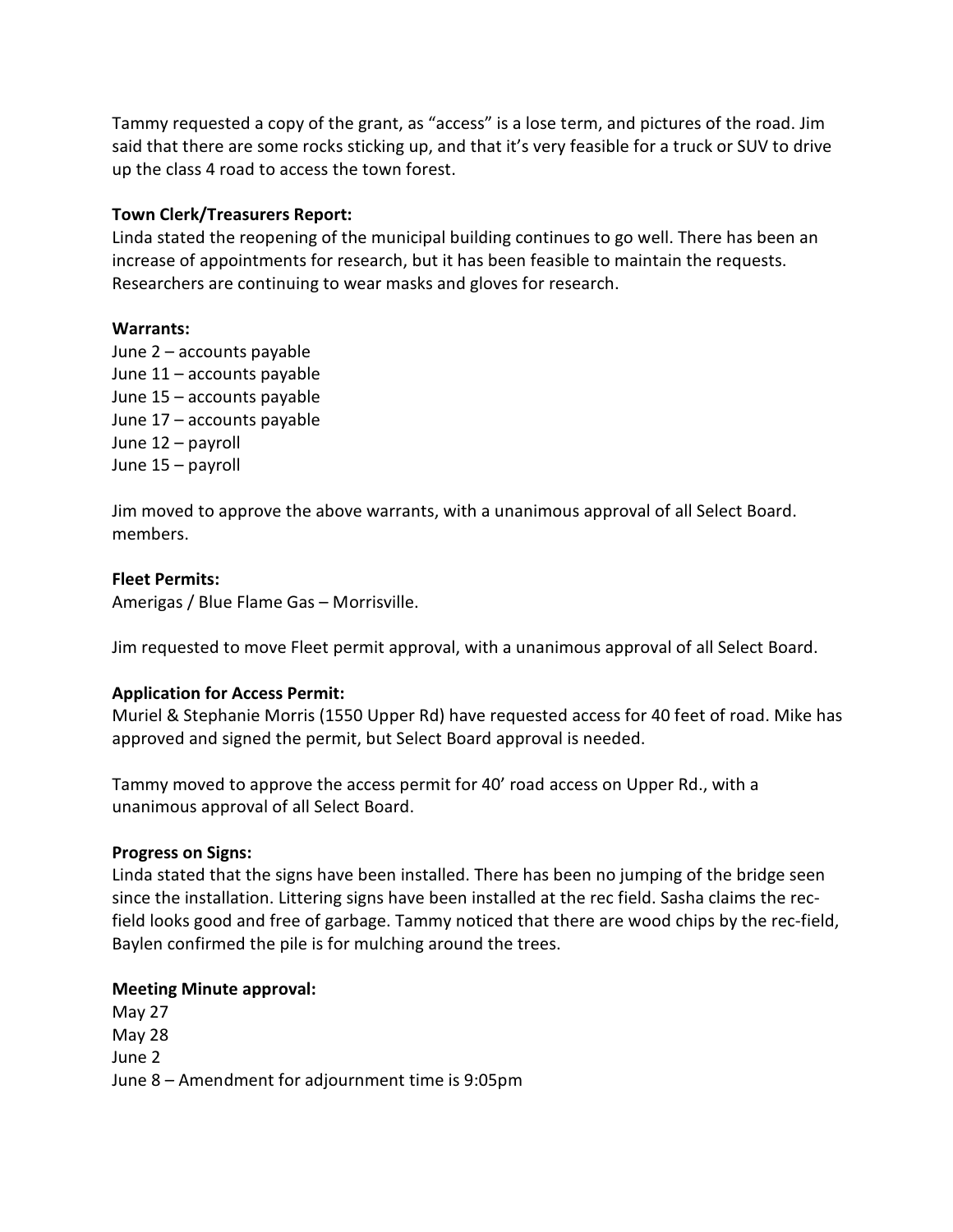Jim moved to approve minutes with the amendment Sasha suggested, with a unanimous approval of all Select Board.

# **Financial Planning Obligations:**

4 outstanding loans (\*5, including the planned loader payment). Fire dept. truck \$154,000 outstanding (annual payments of \$20,000) 7 years left Highway dept. 2018 Mack \$60,000 outstanding (annual payments of \$20,000) 3 years left Town hall elevator repair loan \$16,789.34 outstanding (annual payments of \$5,600) 4 years left Solar array at park & ride \$17,390.38 outstanding (annual payment of \$3,000) 5 years left \*Loader of \$60,000 outstanding (annual payment of \$12,000) 5 years left

No delivery date yet for the loader, it will be mid-July before the purchase is finalized.

Linda advised that things look well for the fiscal year. With the planned purchase of the loader, there will be \$308,000 in outstanding loans, Linda suggested to start to pay things off before purchasing more. With the loader, the town will be paying a total of \$60,600 annually toward loans. Tammy indicated that these outstanding loan values are something to consider when planning for the pedestrian bridge.

Fire department does not anticipate any additional purchases aside from repair to the back of the building (they are working on obtaining an estimate(s) to see where they stand).

Highway department is in good standing, however Linda indicated that the road crew has been struggling with the '07 Mack, hopefully can wait to upgrade after the '18 Mack is payed off. The equipment budget has been increased which will hopefully reduce the need for loans in the future.

The budget will be tight for the next 3 years, as all the above loans will all still be active.

The line painting in the village will be done on Wednesday (unless it rains). Half the payment for the line painting will be this fiscal year, and the second half will be next fiscal year.

# **The Brook Road Bridge Project Update:**

Culverts will be installed on Wednesday. The Brook Road will be closed from the intersection of Gray Road to the intersection of East Hill Road (except for local traffic). Linda will announce the intended construction and alternative route on Front Porch Forum.

There is a catch basin drain pipe under Main Street at the corner of Creamery Street that goes under the road toward fire department, Mike believes the pipe might be broken resulting in leakage. The water department line is in the same area, so Mike is concerned about digging to repair the catch basin drain pipe and disturbing the waterlines. Mike is going to get estimates to see how much it would cost to repair. There have been minor repairs to keep it from leaking extensively.

# **Special Meeting 6/24:**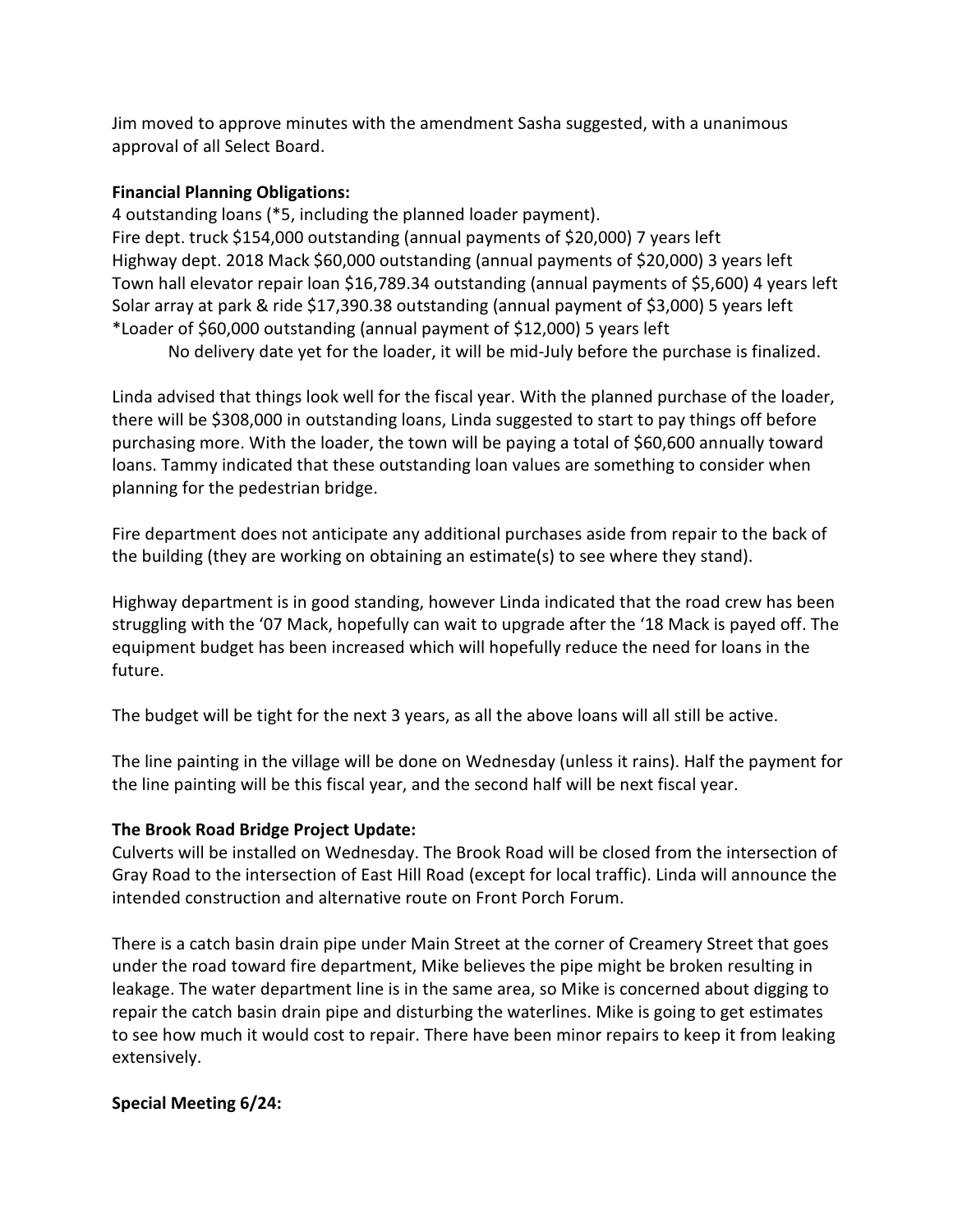A special meeting will be held on Wednesday 6/24 at 5:30 for opening the opera house and developing protocols for COVID-19. Jeremy is wondering about the viability of the internet, as such he wants access to the building. Sasha inquired with Tammy and Jim about if an in-person meeting would make sense for the Town Hall (a total of 7/6 people), with the use of a Zoom meeting format for other community members. Tammy & Jim said that they don't see any advantage of being in attendance at the opera house. Baylen suggested for one person (Jeremy?) to make sure the internet connection and speed is viable enough for a Zoom meeting. The meeting on Wednesday will be held via Zoom, not at the opera building.

### **Update on the agenda meeting expectations and procedure and practice**:

A hard copy of meeting agenda/notice must be made in 3 locations. Select Board meeting times can be found on the website. By law, notice of the meeting is required within 24 hours. Sasha indicated that she doesn't mind to continue to provide documents as a courtesy.

Publishing the date of all public Select Board meetings covers the statuary requirements, agenda is unrelated. Special meetings are planned in addition to the regular Select Board meetings, holiday changes also may affect meetings. As soon as the addenda is solidified to post it to the website to ensure clarity. Meetings are held as a practice on 2<sup>nd</sup> and 4<sup>th</sup> Monday of each month. Request for Kathy to post on the calendar going forward, Tammy will follow up.

### **Rt. 2 Main Street intersection project:**

Tammy updated that she has been in contact with the Vermont Regional Planning Commission to determine an approach to try to get community feedback on how to proceed with a design. Once feedback is received on the design we can proceed with negotiations. Due to meeting limitations, this project has been halted, small meetings were discussed to control the number of people (outside, opera house, zoom) a survey could also be used to determine what community members want, as this will help to move forward with the intersection. The time frame for the small meetings is intended to be end of July, in order to get the design finalized for the fall. Sasha mentioned that there are various things asked to be addressed including the closure of Main Street. The ultimate goal is to determine how to effectively hear from the public to decide to respond to the posed questions. Tammy emphasized that she wants all of the Select Board members to be involved in this project. There are many design elements to consider that demand the opinion from a broader group of people. Tammy requested to split up the Select Board team to conduct the meetings and "divide and conquer". Jim and Sasha agreed to this approach. A special meeting will be held to discuss the logistics. Date is TBD.

### **Pedestrian bridge extension was completed by Sasha.**

# **Appointments:**

Town Constable – job description (completed by Sasha & sent to other SB members, approval of Town Constable job description will be via email.) Road Forman - need Job description Minute Taker – need Job description